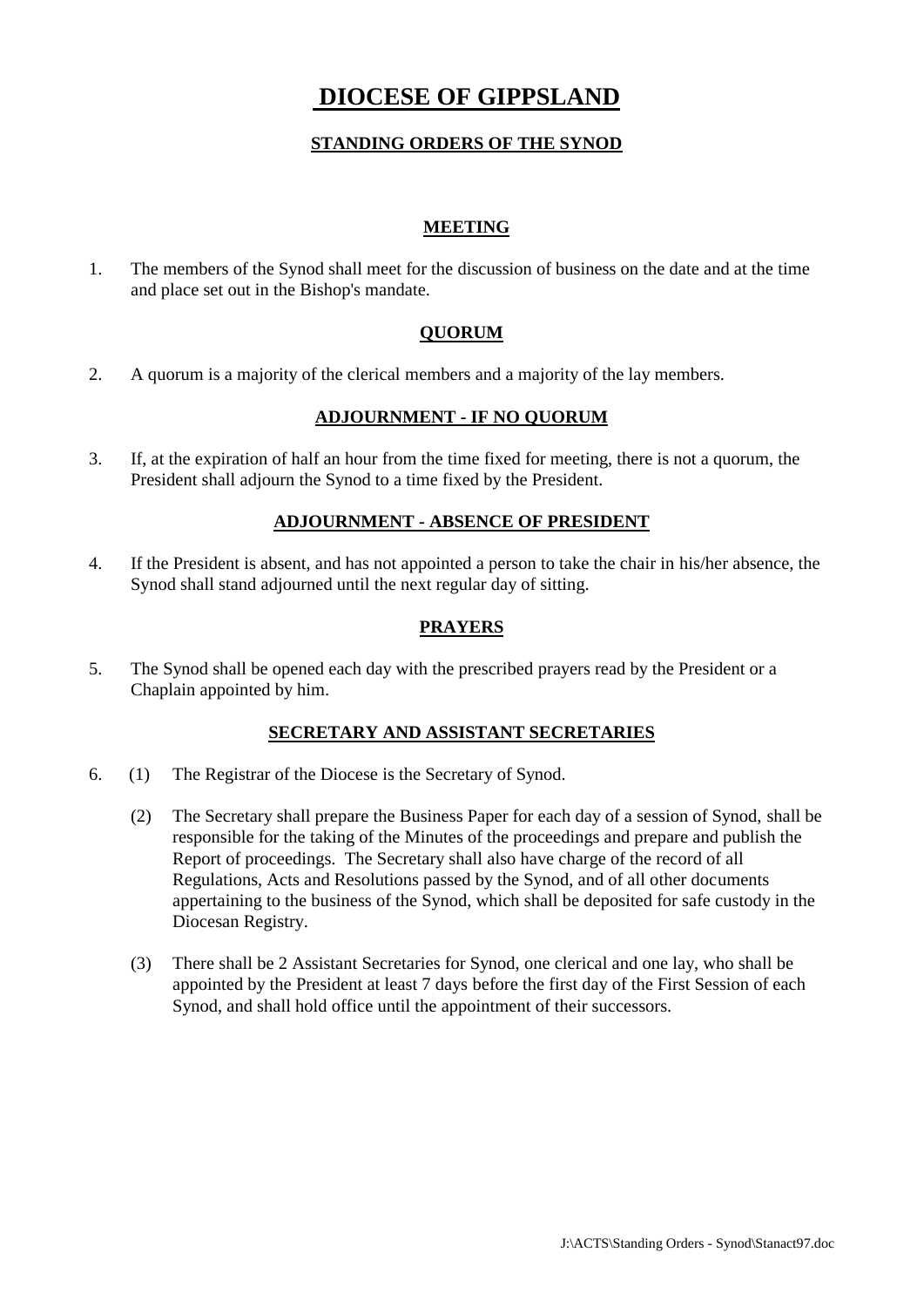#### **CHAIRMAN OF COMMITTEES**

7. There shall be a Chairman of Committees, and a Deputy Chairman who shall be elected immediately after the announcement of the appointment of the Assistant Secretaries on the first day of the First Session of Synod and shall hold office until the election of their successors.

#### **MINUTES**

- 8. (1) At least 7 days before the first day of the first session of each Synod, the President shall appoint 2 members of the Synod, one clerical and one lay, to peruse the minutes of Synod.
	- (2) The 2 members shall certify to the President, no later than 30 days after the end of each session of Synod, whether the minutes are a true record of proceedings.
	- (3) The President shall sign the Minutes on receiving the certification that they are a true record.

#### **TIMEKEEPER**

- 9. (1) There shall be a timekeeper who shall be elected on the first day of each session of the Synod and shall hold office until the appointment of his or her successor.
	- (2) If the timekeeper is absent from Synod, the Synod shall appoint a person to act as timekeeper during the absence.

#### **SYNOD ARRANGEMENTS COMMITTEE**

- 10. (1) There shall be a Synod Arrangements Committee consisting of the Secretary of Synod, the Chairman of Committees, the Clerical and Lay Assistant Secretaries and an Archdeacon appointed before each Session of Synod by the Bishop.
	- (2) A member of the Committee holds office until the appointment of his or her successor.
	- (3) The Synod Arrangements Committee shall recommend to Synod the order in which business should be taken at Synod.

#### **ORDER OF BUSINESS**

- 11. (1) The list of the clergy and the list of the lay members summoned to the Synod shall be called over.
	- (2) The lay members who have not previously presented their certificates of election and signed the declaration shall then do so.
	- (3) All members are required to sign the Attendance Book once during each Session.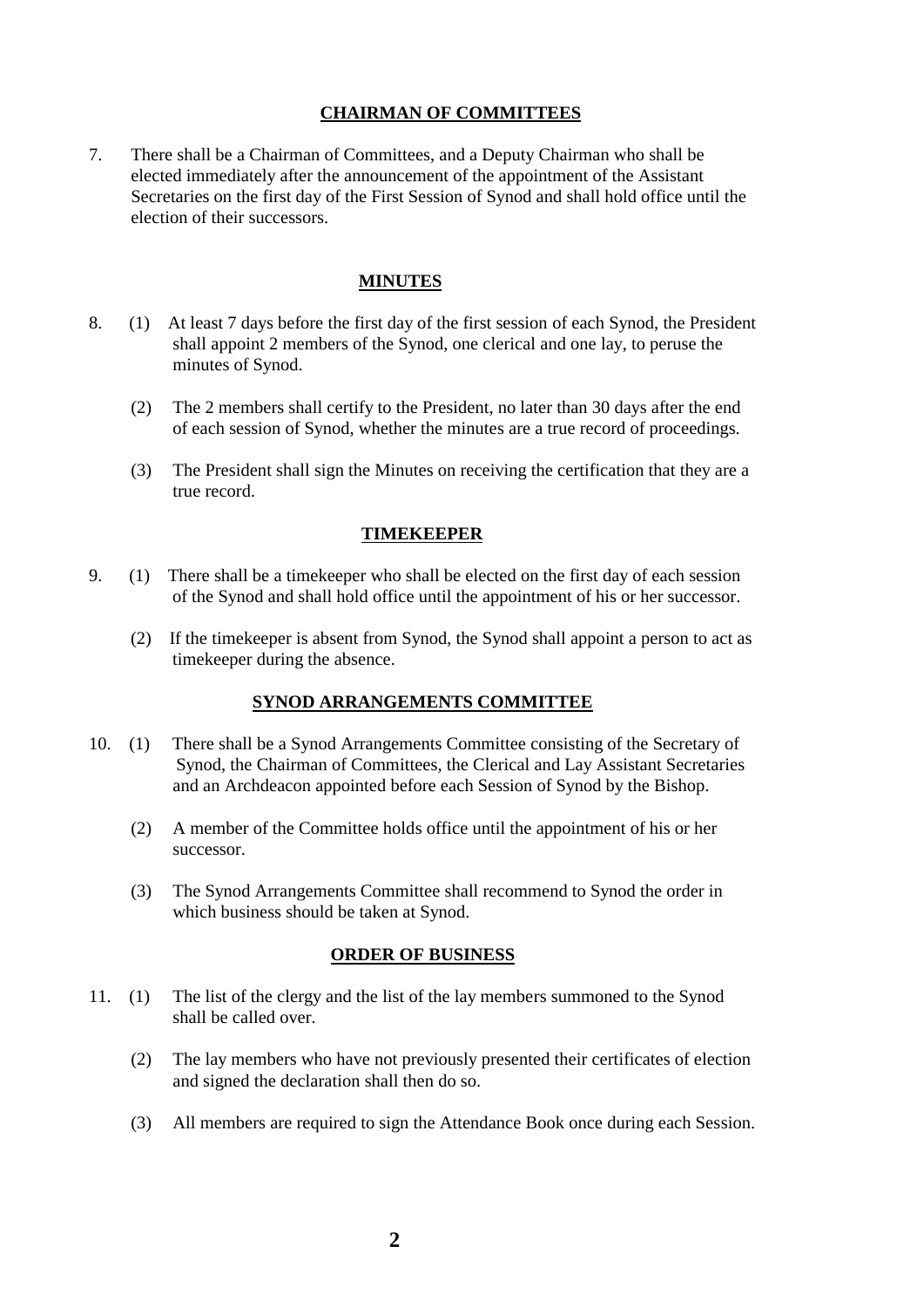- (4) The President shall deliver his/her address.
- (5) The Minute Book of the Bishop-in-Council and other documents shall be laid on the Table.
- (6) Petitions may be presented.
- (7) Introduction of persons nominated for election under Order 16.
- (8) Notices of Questions.
- (9) Notices of Motion, at the morning session only.
- (10) Motions by request of the Bishop in Council.
- (11) Reports, Accounts and Motions connected therewith.
- (12) Motions from Members of Synod.
- 12. A motion referred to in Order 11 (12) must have been received by the Secretary at least 28 days before the session of Synod.
- 13. An order of the day shall consist of a Bill or other matter which the Synod has ordered to be taken into consideration on a particular day.

# **FORMAL MOTIONS**

14. Before the Orders of the day or Motions are proceeded with, the President at each sitting shall read over the Motions on the Business Paper and any Motion may be taken as a Formal Motion, unless objection be taken by the word "Object" being called by a person other than the mover or the seconder and such motion on being determined formal shall forthwith be put without debate.

# **GENERAL ELECTIONS**

- 15. (1) The Secretary shall give notice to each member of Synod at least 21 days prior to the first day of a Session of all elections required by Act or resolution to take place during that Session.
	- (2) In the case of the First Session of a new Synod, such notice shall include a list of the names of all lay members and, in the case of an elected member, the parish in which the member was elected.
- 16. Nominations of persons for such elections, signed by the proposer and seconder, one of whom shall certify that the consent of the person or persons nominated has been obtained, shall be delivered to the Secretary not later than 7 days prior to the first day of the session.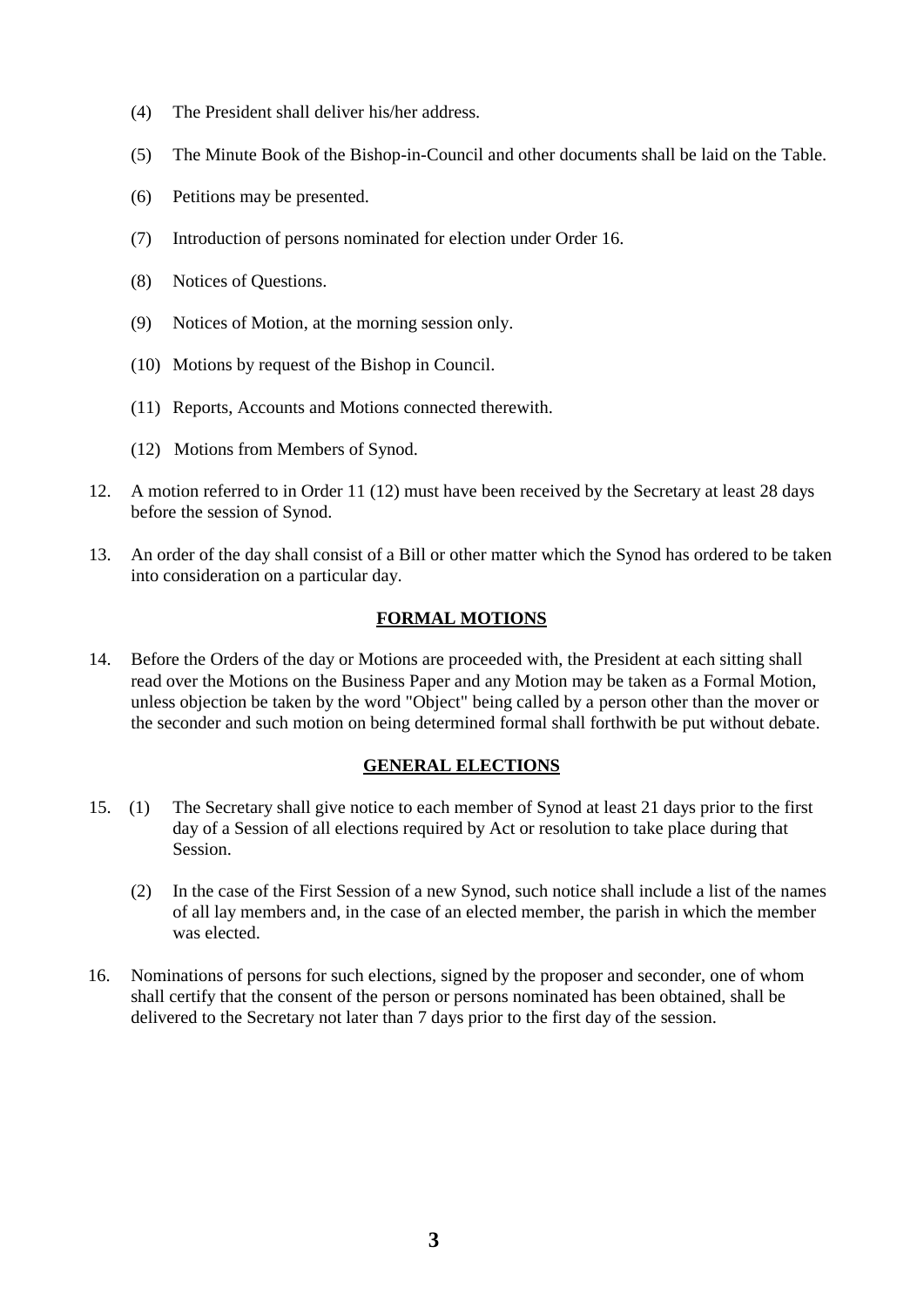- 17. A list of positions to be filled by election shall be posted in the Synod Chamber, together with the names of the persons whose nominations have been delivered to the Registrar under Order 16.
- 18. The persons who have been nominated for election shall be introduced on the floor of the Synod Chamber by one of the Assistant Secretaries of Synod who shall state in respect of each of them the person's name and parish and the position for election to which the person has been nominated. The introductions shall take place at the time specified in Order 11.
- 19. If the nominations of persons for any such election are not in excess of the number of persons required to be elected, the President shall declare the persons nominated to be duly elected, but if they are in excess, a ballot shall be taken.
- 20. Unless Synod orders otherwise, ballot papers for all elections shall be made available and polling shall take place on a full day of sitting during the period beginning at 11 a.m. and ending at 2 p.m. on the first day of a session. For the purposes of this Order, a "full day" means a day upon which Synod has agreed that it will sit for an aggregate of not less than 4 hours.
- 21. If there be any election required by Act or resolution to take place during any Session which has not been notified by the Bishop-in-Council to members of Synod, or if sufficient nominations have not been received for any election, such election may be made, or nominations received, in such manner as the Synod may think fit without reference to the Standing Orders.

# **BALLOTS**

- 22. Whenever a ballot is taken—
	- (a) Synod by resolution without notice shall appoint 2 scrutineers, who need not be members of Synod;
	- (b) the Assistant Secretaries shall give each member initialled ballot papers for each election (spoilt ballot papers may be exchanged for new ones);
	- (c) members shall vote by striking out the names of those candidates for whom they do not wish to vote;
	- (d) any ballot paper—
		- (i) containing more or less names voted for than directed; or
		- (ii) not initialled by an Assistant Secretary of Synod; or

(iii)not clearly marked in accordance with the instructions thereon so that the voter's intention is clear—

shall be informal;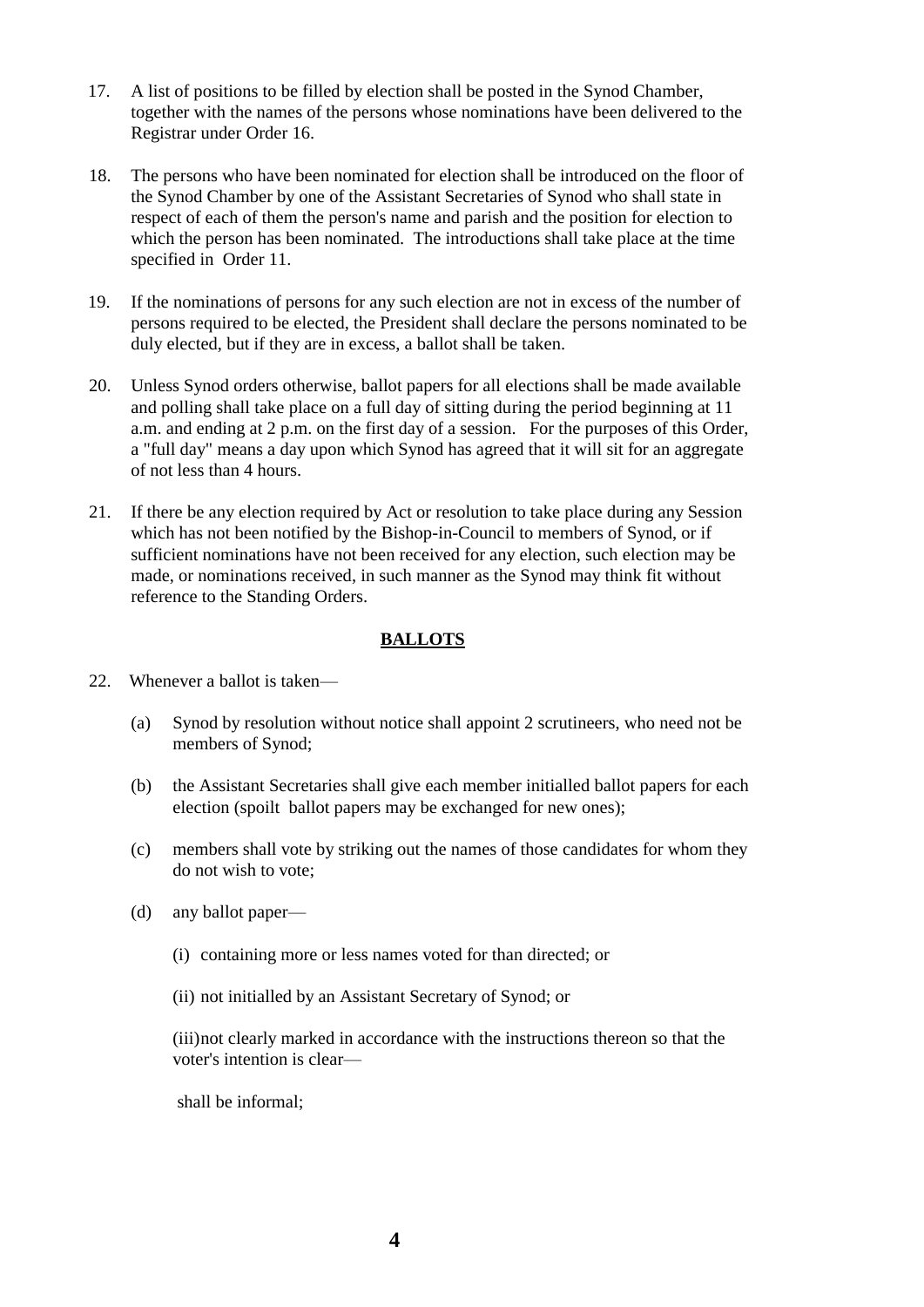- (e) before the close of nominations the President shall inform members of any extraordinary vacancies to be filled;
- (f) the scrutineers shall ascertain the result of the ballot and deliver to the President a list showing the candidates in order of preference with the number of votes cast for each;
- (g) the President shall declare the required number elected to the office but if an equality of votes renders the issue doubtful, the President shall declare elected those of whose election there is no doubt, and at such time as Synod by resolution without notice shall direct, by a new ballot the remainder shall be elected from those for whom an equal number of votes has been recorded.

# **PETITIONS**

- 23. Petitions may be in writing or in type, and must be in or to the effect of the form set out in the Schedule and must be duly signed.
- 24. Petitions shall not be received which, in the opinion of the President, are disrespectful or couched in offensive language, or which have been altered by erasure or interlineation.
- 25. A member presenting a petition may require that it be read by one of the Assistant Secretaries, and the only question which shall be entertained by the Synod on its presentation shall be "That the petition be received".

# **RULES OF DEBATE**

- 26. Every member shall stand while speaking and address the President.
- 27. The President may take part in debate without leaving the Chair.
- 28. When the President rises in his/her place all other members shall be seated and continue sitting until he/she resumes his/her seat.
- 29. All Questions of Order shall be decided by the President, and such decisions shall be final unless altered by a vote of the Synod forthwith. Any member may speak to a Point of Order.
- 30. The President shall confine each speaker to the subject matter of debate, and it shall not be in order for a member to interrupt a speaker except through the President. This Standing Order shall be applied to Motions of Adjournment.
- 31. The President shall call to order any member who in his/her opinion is digressing from the subject matter of the Questions under discussion, or who shall make personal reflections on, or impute improper motives to, any member.
- 32. If any member shall persist in such irrelevant remarks, or shall, in the judgement of the President, be guilty of disorderly conduct, the President may call upon the member to withdraw his or r remarks, whereupon if the member refuses, he or she shall leave the Synod which shall then take the case into consideration.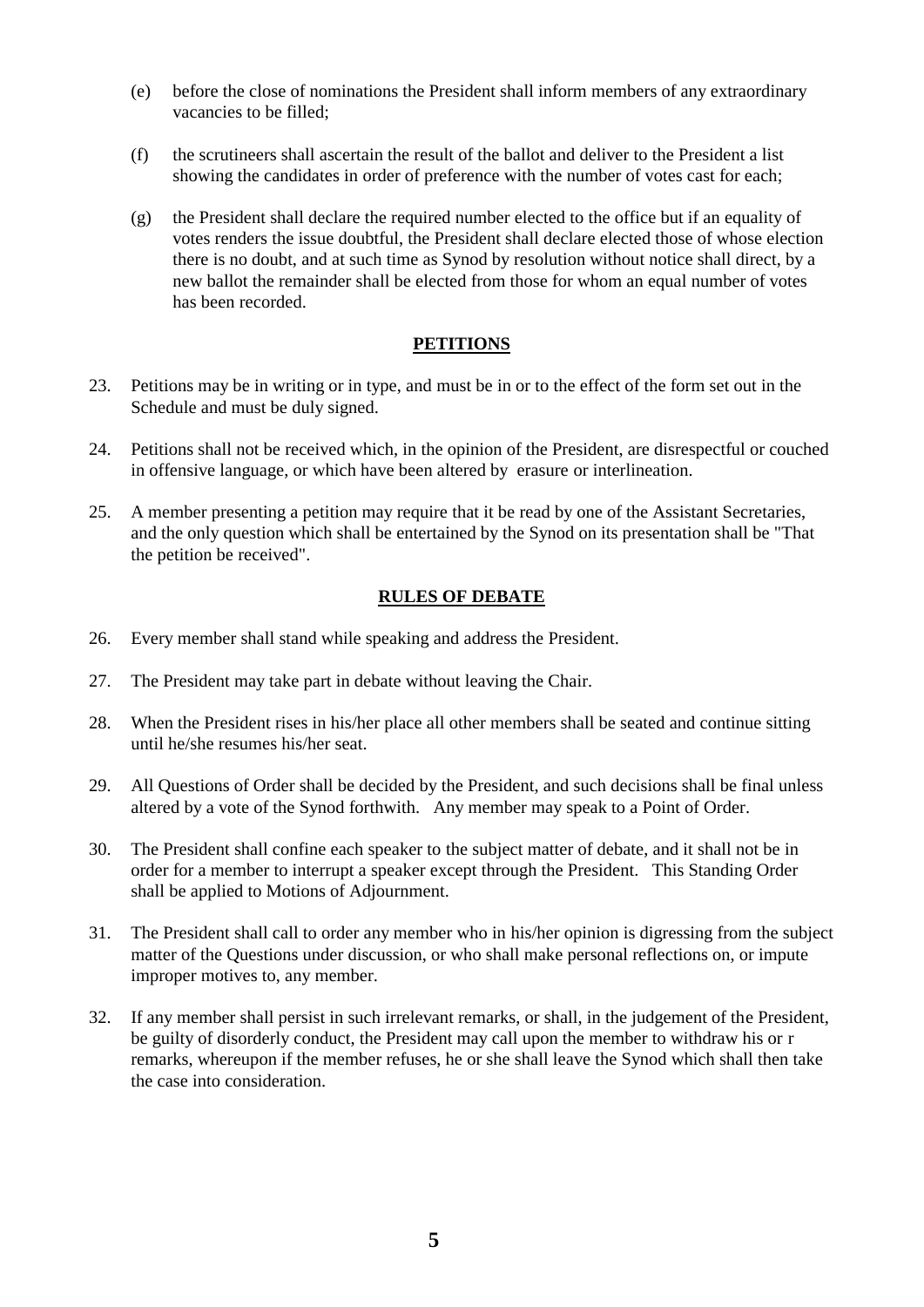- 33. (1) All speakers to motions or amendments shall be limited to 5 minutes, with an extension of 3 minutes if Synod so desires.
	- (2) The time keeper shall sound a warning bell one minute before the expiry of time.

## **ADJOURNMENT OF DEBATE**

34. When an adjournment of a debate shall take place, it may be resolved that at the next sitting the debate thus adjourned shall take precedence of all or any of the Motions and Orders of the day.

## **RIGHT OF REPLY**

35. Except in Committee of the whole Synod, no member shall be allowed to speak more than once on the same Question, except in explanation. Provided that the mover of any Question, other than an amendment, shall be allowed the right of reply, and after the reply the Question shall be forthwith put.

## **MOTION OR AMENDMENT NOT SECONDED**

36. Except in Committee, no Motion or Amendment unless seconded shall be further discussed, nor shall any entry thereof be made in the minutes.

# **MOTIONS - FORMALLY SECONDING**

37. Any member formally seconding a motion shall not be thereby considered as having spoken to the Question.

## **MOTIONS - PURSUANT TO NOTICE**

- 38. (1) A member shall not bring any subject under consideration of Synod or ask any question except in pursuance of a notice given in writing in duplicate on a previous day.
	- (2) Motions may be made without notice
		- (a) to appoint scrutineers;
		- (b) to hold a ballot when voting is equal at an election.

## **MOTIONS WITHOUT NOTICE**

39. A motion however may be made or a question be asked without previous notice by leave of the majority of the members then present.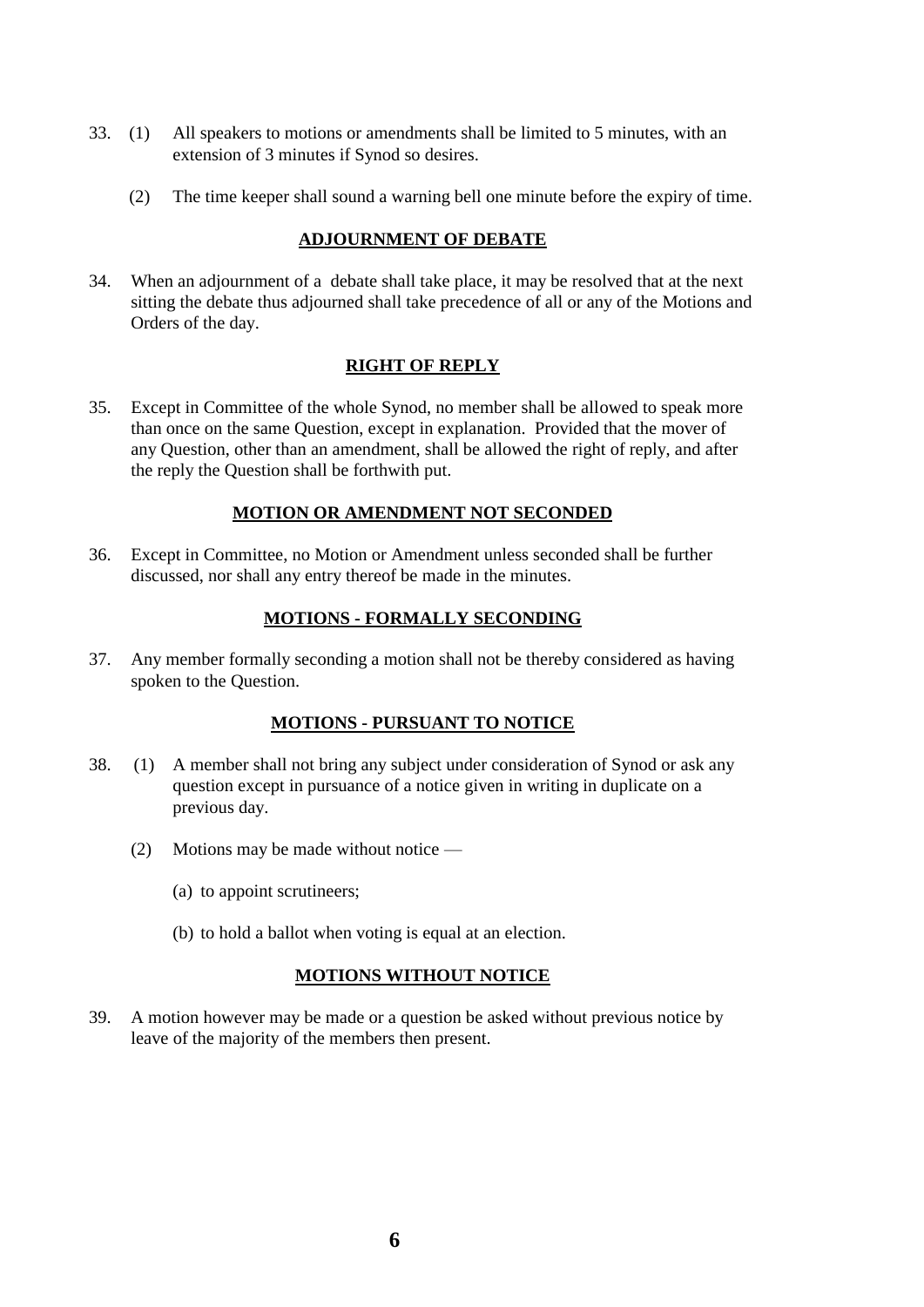## **MOTIONS LAPSED**

40. Motions shall be taken in the order in which they stand, and if not then made, unless postponed by leave of the Synod, shall be considered as having lapsed.

## **MOTIONS PUT BY THE PRESIDENT**

41. When a Motion has been made and seconded, a question thereupon shall be proposed by the President, and at any time before the close of the debate any member may move an amendment.

#### **AMENDMENTS**

- 42. No amendment shall be put from the Chair unless it be seconded and copies thereof shall have been handed to the President and Assistant Secretaries.
- 43. When an amendment is proposed it shall be in the following form—
	- (a) when it is intended entirely to supersede the original Motion, the form in which the amendment shall be made by the mover shall be —

That all the words after the word "That" of the original motion be omitted with a view to the insertion of the following words in lieu thereof (*words of the amendment*);

(b) when the object of the amendment is to omit certain words only, but not all the words of the original motion, the form shall be—

> That all the words after the word (*here shall be specified the last word which it is desired to retain*) be omitted with the view of substituting the following words in lieu thereof (*words of the amendment*);

- (c) the question before the Synod in either case shall be put by the President thus— "That the words proposed to be omitted be so omitted."
- (d) if it be decided in the negative, such words shall be retained, and it shall not be competent to move any further amendment, save an addition to them;
- (e) if it be decided in the affirmative, then the question shall be put by the President—

"That the words proposed to be inserted be so inserted."

(if this question be negatived, other words may be moved until the Synod shall agree);

- (f) the amended motion shall formally be submitted in its entirety to the vote of the Synod;
- (g) an amendment proposed shall be disposed of before another amendment to the original question can be moved;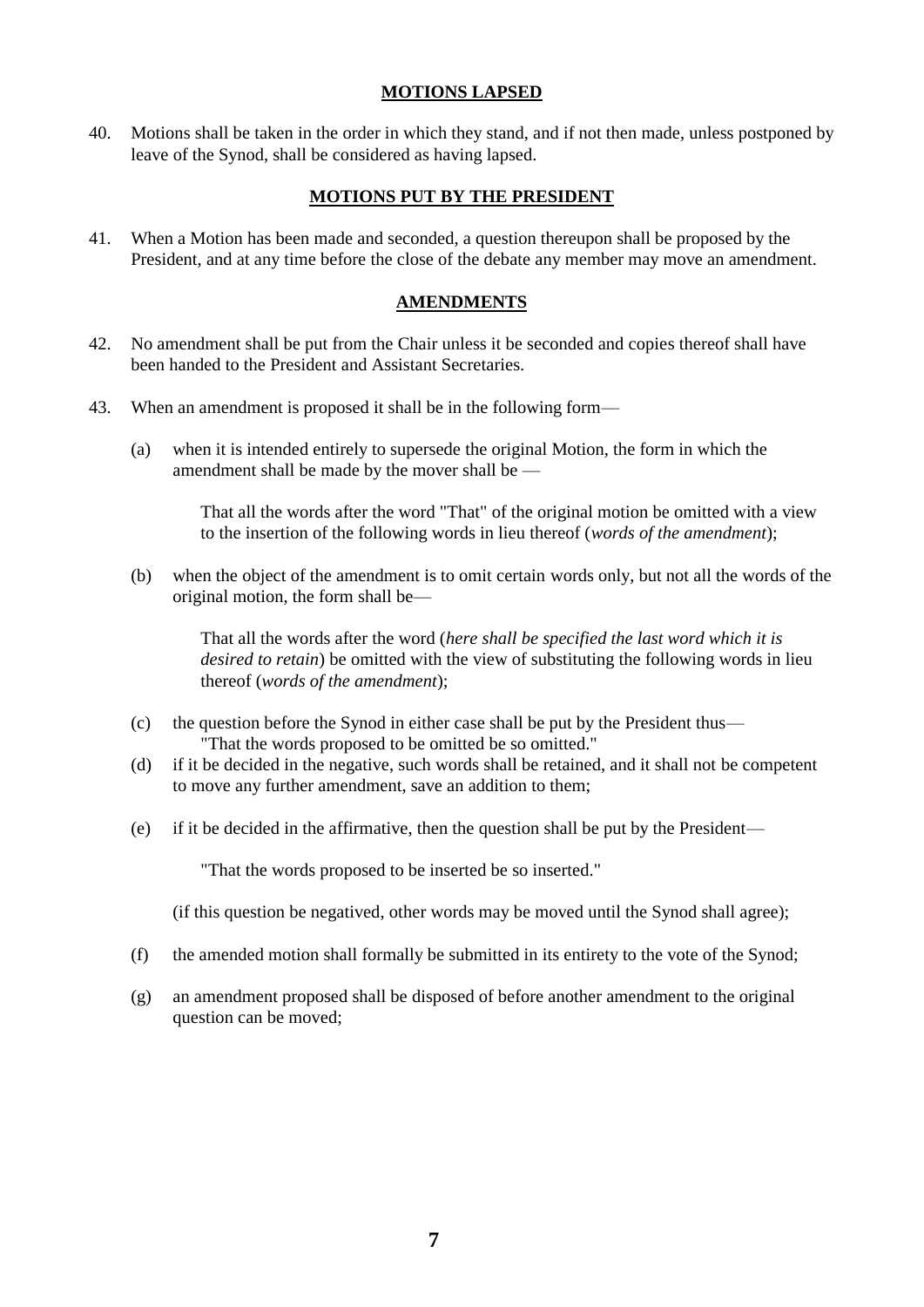- (h) amendments may be proposed to a proposed amendment as if such proposed amendment were an original question.
- 44. (1) A question may be superseded—
	- (a) by the adjournment of the Synod on the motion of a member "That the Synod do now adjourn.";
	- (b) by a motion "That the Synod proceed to the next business.";
	- (c) on notice being taken, and it appearing that a quorum is not present.
	- (2) A motion for "proceeding to the next business" may be superseded by the adjournment of the Synod.
	- (3) A question that has been superseded may not be put again at the same session of Synod.

## **MOTIONS - HOW RESOLVED**

45. A question shall be resolved by the majority of the voices "Aye" or "No", or by a show of hands, the clergy and the laity voting separately except on purely formal questions, and the President shall state which side has the majority; but on demand being made by 5 members a division shall take place.

## **MOTIONS - WITHDRAWAL OF**

46. Any Motion may be withdrawn by the mover with the permission of the Synod.

## **MOTIONS - PREVIOUSLY DEALT WITH, ETC.**

- 47. A subject which has been under consideration of the Synod at a Session and disposed of at that Session, shall not be again brought forward during that Session.
- 48. No Question shall be entertained which in the opinion of the President is substantially the same as one which has been resolved during the same Session.

# **COUNT OUT**

- 49. If at any time during the progress of business, on any member moving that the Synod be counted out, there is not a quorum, the President shall adjourn the Synod until the next time of sitting.
- 50. A debate interrupted by such counting out may be resumed at the point where it was interrupted, on motion upon notice.

#### **ADJOURNMENT OF SYNOD, OR DEBATE**

51. A Motion for adjournment of either the Synod, or the debate, may be made at any time. Provided that no member shall be interrupted thereby while speaking.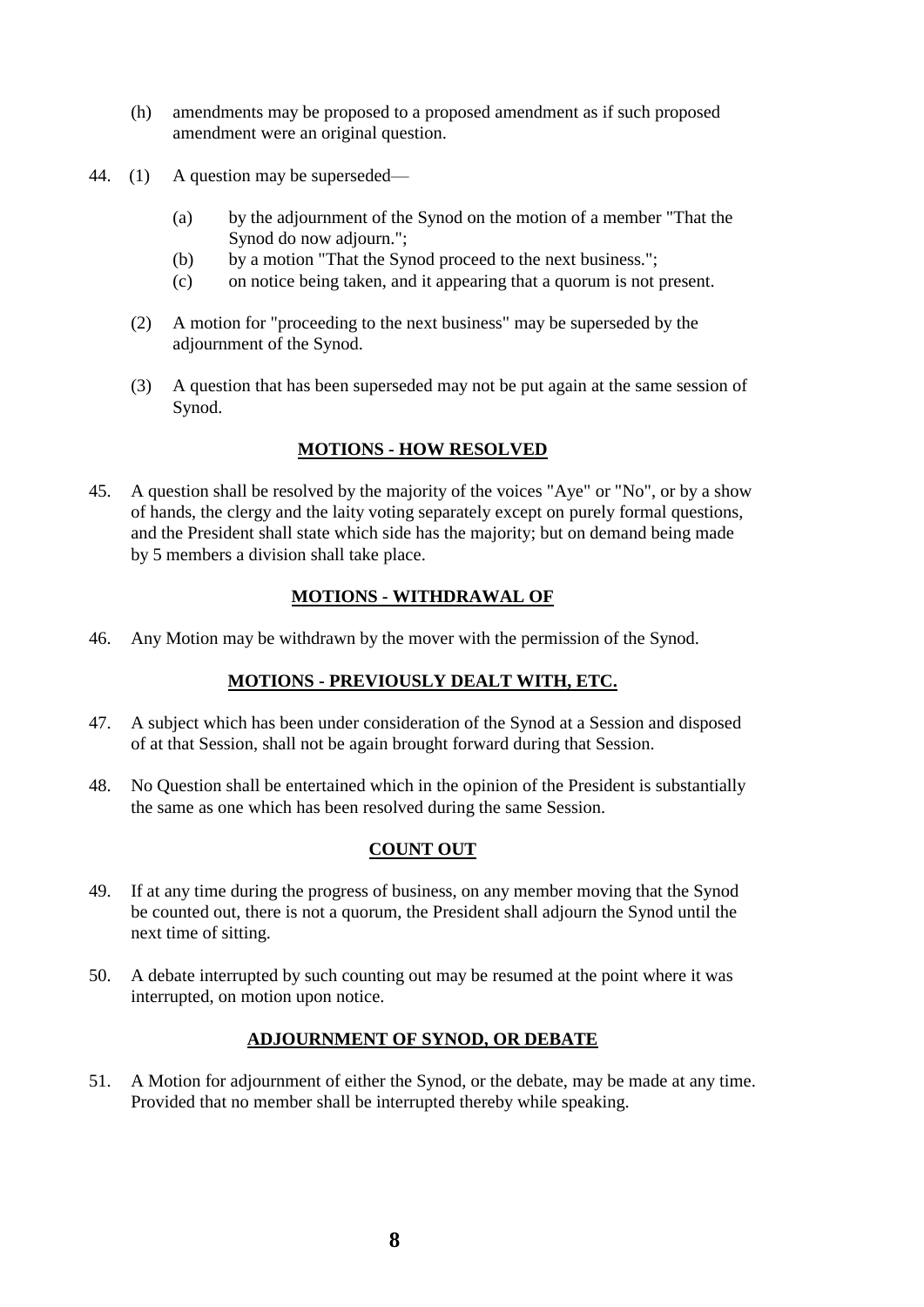## **MOTIONS - MEMBERS TO CONCLUDE WITH**

- 52. When no question is before the Synod—
	- (a) no member shall be at liberty to speak unless he or she intends to conclude by making a motion; and
	- (b) any member rising to submit a motion of which notice has not been given, shall, when called upon by the President, forthwith state what motion he or she intends to make.

#### **DIVISIONS**

- 53. When a Division is demanded, the President shall put the Question and, after the lapse of 2 minutes, shall direct the members then present to divide into 2 groups, one being the clerical and the other being the lay members, and the members of each group shall then divide, the "Ayes" to the right and the "Noes" to the left of the chair, and the President shall appoint 4 Tellers, two clerical and two lay, from amongst the members, and shall declare which has the majority of votes from a count of the members voting to be given to the President by the Tellers.
- 54. Members may leave or enter the Synod during the 2 minutes which elapse before the Division, but after the President commences to direct the members to divide, no member shall leave or enter the Synod until the Division is concluded; and after the appointment of Tellers no member, except the Tellers, shall change his or her place from one side of the Chair to the other.

## **STANDING ORDERS - SUSPENSION OF**

55. Any Standing Order of the Synod may at any time be suspended on motion with notice. Any Standing Order may also be suspended on motion without notice with the consent of the majority of Synod present.

## **COMMITTEE OF THE WHOLE - QUORUM**

- 56. In Committee of the whole Synod the same number of members shall form a quorum as in the Synod itself.
- 57. A motion made in Committee need not be seconded.

## **ADJOURNMENT OF COMMITTEE**

58. A Motion of Adjournment of Committee shall be "That the Chairman leave the chair, report progress and ask leave to sit again." On such Motion being carried the Chairman shall report to the Synod and ask leave accordingly.

#### **STANDING ORDERS TO APPLY IN COMMITTEE**

59. The Standing Orders shall, so far as applicable, be observed in Committee, and the chairman shall have the same authority as the President for the preservation of order.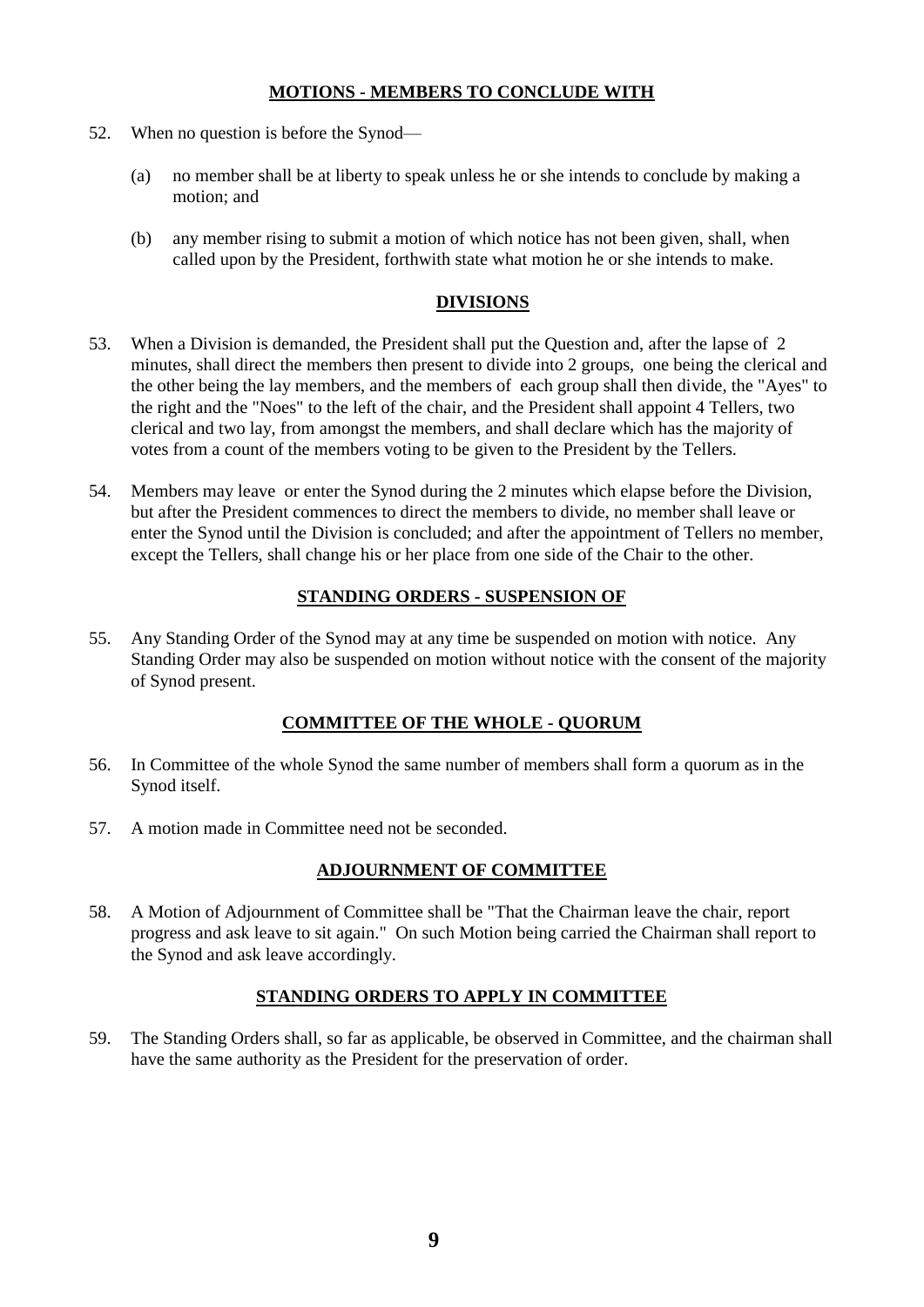#### **ABSENCE OF CHAIRMAN OF COMMITTEES**

60. In case of the absence of both the Chairman and the Deputy Chairman, the Synod shall appoint another member to act.

#### **BILLS AND ACTS**

- 61. (1) Except with leave of the Synod, no Bill shall be brought before the Synod except by the Bishop-in-Council, unless a draft thereof has been received by the Secretary at least one month before the date appointed for the meeting of Synod.
	- (2) All proposed Acts of the Synod which are intended to have legislative authority shall be brought before the Synod and debated on and passed according to the following rules and forms and such proposed Acts while under consideration by the Synod shall be styled "Bills" during the progress thereof through the Synod.
	- (3) In motions of the Synod under this Order (not being Motions of the committee of the whole Synod) other than the motion "that the Bill do now pass", the clergy and the lay members shall only vote separately if 5 or more members so demand.
	- (4) Except in the case of a Bill brought in at the request of Synod or of the Bishopin-Council no Bill shall be introduced unless it bears the endorsement of at least 3 members of Synod.
	- (5) Every Bill shall be introduced by a motion—
		- (a) "That Synod approves the Bill entitled "............." in principle"; or
		- (b) "That consideration of the Bill entitled "................" in principle be an order of the day for .........."
	- (6) Except by leave of Synod, the motion "That Synod approves the Bill in principle" shall not be moved unless and until the Bill shall have been printed and circulated among the members.
	- (7) After it has been moved that Synod approves the Bill in principle the general principles of the Bill may be debated by the Synod.
	- (8) At the conclusion of any debate by the Synod of the Bill the title of the Bill shall be read.
	- (9) Upon its being resolved that Synod approves the Bill, the Bill shall be considered in detail by the Committee of the whole Synod unless Synod resolves that consideration of the Bill in detail by the Committee of the whole Synod be an order of the day for some other time.
	- (10) A Bill shall not be amended by the Synod except in Committee of the whole Synod.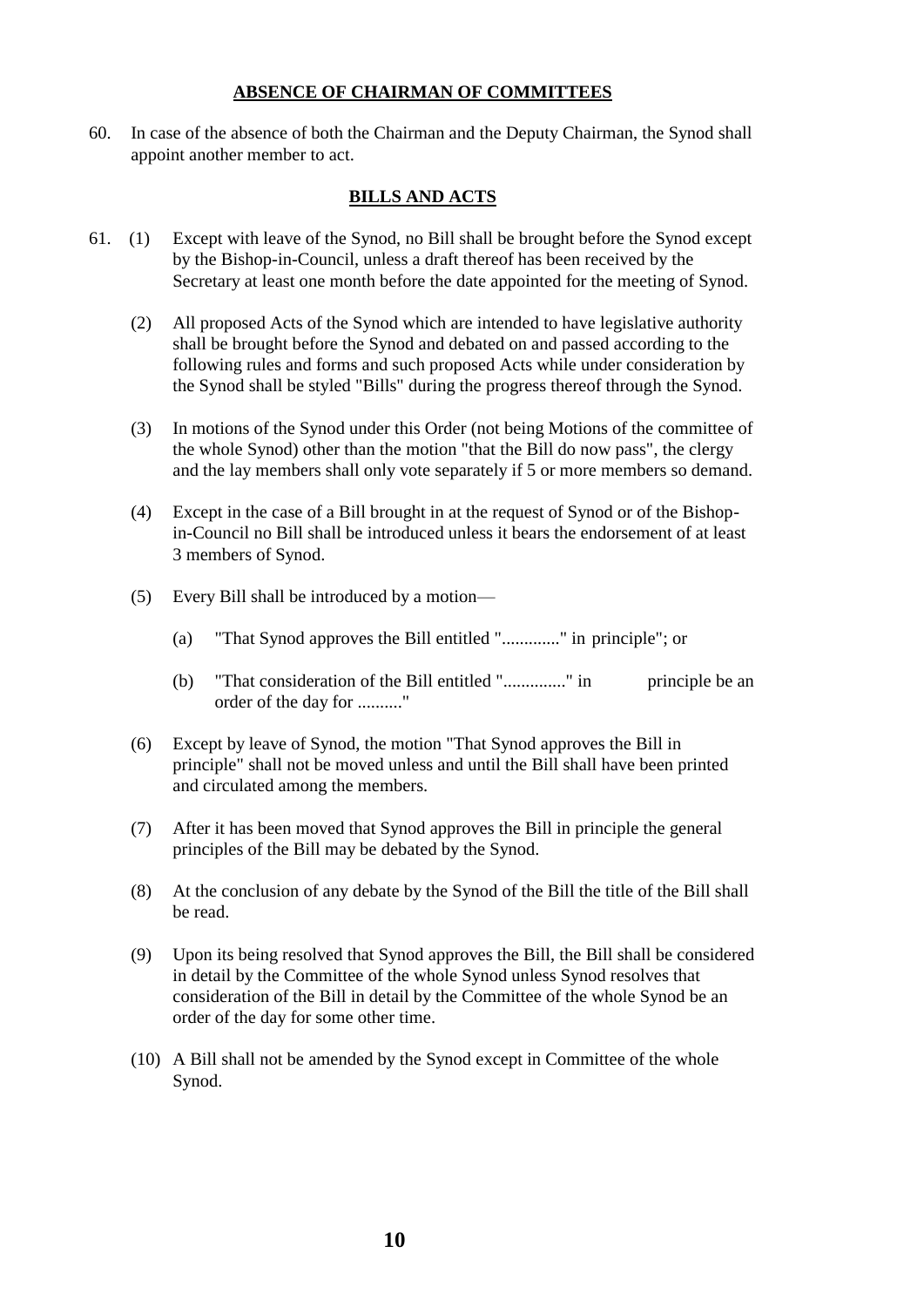- (11) When the Chairman of Committees reports to the Synod that a Bill has been considered by the Committee of the whole Synod and agreed to either with or without amendment, the President of the Synod shall, without motion being made, put the motion "that the report be adopted".
- (12) The motion referred to in paragraph (11) may be amended for the purpose of having the Bill reconsidered by the Committee of the whole Synod but may not otherwise be amended.
- (13) Where the Chairman's report concerning a Bill is adopted by the Synod, the member in charge of the Bill shall without notice move—
	- (a) "That the Bill do now pass"; or
	- (b) "That further consideration of the Bill be an Order of the day for.."
- (14) Upon the passing of the motion by the Synod that a Bill do pass, the Bill shall be presented to the Bishop for him to signify whether or nothe/she assents to it.
- (15) Upon the assent of the Bishop to any Bill being given, such assent shall be declared by him to the Synod, if in session, and, if such Bill has been assented to, the Secretary shall cause the same to be duly registered as an Act of the Bishop, the Clergy and the Laity of the Anglican Church of Australia within the Diocese of Gippsland in Victoria with effect from the date of the assent of the Bishop and it shall be recorded in the Registry of the Diocese with the assent of the Bishop endorsed thereon.
- 62. Clerical or typographical errors may be corrected in any part and in any stage of a Bill by the Secretary before it is assented to by the Bishop and the Secretary shall forthwith inform the Synod what errors he or she has so corrected in any Bill.

# **PARLIAMENTARY PRACTICE**

63. In all cases not herein provided for, resort shall be had to the rules, forms and practice of the Legislative Assembly of Victoria, so far as they can be applied.